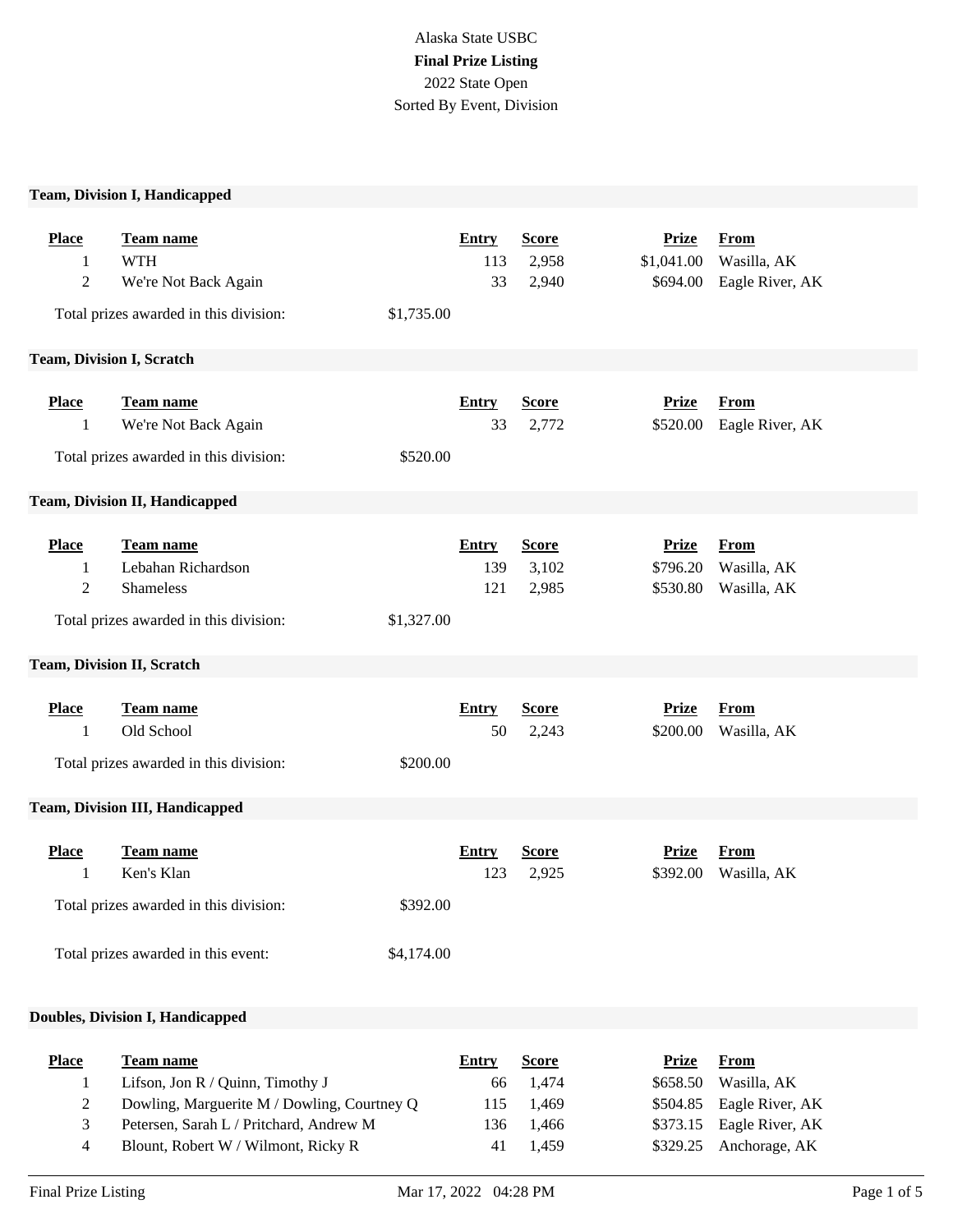|                                                         |                                                                                                                                                                                       | Sorted By Event, Division | Alaska State USBC<br><b>Final Prize Listing</b><br>2022 State Open |                                                        |                                                                                      |                                                                                                                   |
|---------------------------------------------------------|---------------------------------------------------------------------------------------------------------------------------------------------------------------------------------------|---------------------------|--------------------------------------------------------------------|--------------------------------------------------------|--------------------------------------------------------------------------------------|-------------------------------------------------------------------------------------------------------------------|
| 5<br>6                                                  | Barios, April C / Barios, Travis R<br>Peppers, Bryan W / Harmon, Gabriel G                                                                                                            |                           | 101<br>31                                                          | 1,450<br>1,449                                         | \$219.50<br>\$109.75                                                                 | Anchorage, AK<br>Eagle River, AK                                                                                  |
|                                                         | Total prizes awarded in this division:                                                                                                                                                | \$2,195.00                |                                                                    |                                                        |                                                                                      |                                                                                                                   |
|                                                         | <b>Doubles, Division I, Scratch</b>                                                                                                                                                   |                           |                                                                    |                                                        |                                                                                      |                                                                                                                   |
|                                                         |                                                                                                                                                                                       |                           |                                                                    |                                                        |                                                                                      |                                                                                                                   |
| <b>Place</b><br>1<br>2<br>3                             | Team name<br>Cochran, Nicholas R / Pritchard, Josh W<br>Sherwood, Chad M / Cochran, Nicholas R<br>Petersen, Sarah L / Pritchard, Andrew M                                             |                           | <b>Entry</b><br>88<br>35<br>136                                    | <b>Score</b><br>1,430<br>1,378<br>1,376                | <b>Prize</b><br>\$310.00<br>\$186.00<br>\$124.00                                     | <b>From</b><br>Anchorage, AK<br>Eagle River, AK<br>Eagle River, AK                                                |
|                                                         | Total prizes awarded in this division:                                                                                                                                                | \$620.00                  |                                                                    |                                                        |                                                                                      |                                                                                                                   |
|                                                         | <b>Doubles, Division II, Handicapped</b>                                                                                                                                              |                           |                                                                    |                                                        |                                                                                      |                                                                                                                   |
| <b>Place</b><br>1<br>2<br>3                             | <b>Team name</b><br>Auldrige, Jordan / Manning, Alexander K<br>Roland, Bonnie L / Maccabee, Alexandra C<br>Cole, Danielle / Burdick, Eric A<br>Total prizes awarded in this division: | \$1,064.00                | <b>Entry</b><br>58<br>15<br>80                                     | <b>Score</b><br>1,642<br>1,493<br>1,478                | <b>Prize</b><br>\$532.00<br>\$319.20<br>\$212.80                                     | <b>From</b><br>Wasilla, AK<br>Anchorage, AK<br>Wasilla, AK                                                        |
|                                                         |                                                                                                                                                                                       |                           |                                                                    |                                                        |                                                                                      |                                                                                                                   |
|                                                         | <b>Doubles, Division II, Scratch</b>                                                                                                                                                  |                           |                                                                    |                                                        |                                                                                      |                                                                                                                   |
| <b>Place</b><br>1                                       | Team name<br>Blount, Robert W / Cavazos, Ruben J<br>Total prizes awarded in this division:                                                                                            | \$100.00                  | <b>Entry</b><br>44                                                 | <b>Score</b><br>1,089                                  | <b>Prize</b><br>\$100.00                                                             | <b>From</b><br>Anchorage, AK                                                                                      |
|                                                         | <b>Doubles, Division III, Handicapped</b>                                                                                                                                             |                           |                                                                    |                                                        |                                                                                      |                                                                                                                   |
| <b>Place</b><br>1                                       | Team name<br>Valls, Darien X / Valls, Logan J<br>Total prizes awarded in this division:<br>Total prizes awarded in this event:                                                        | \$230.00<br>\$4,209.00    | <b>Entry</b><br>107                                                | <b>Score</b><br>1,498                                  | <b>Prize</b><br>\$230.00                                                             | <b>From</b><br>Anchorage, AK                                                                                      |
|                                                         | <b>Singles, Division I, Handicapped</b>                                                                                                                                               |                           |                                                                    |                                                        |                                                                                      |                                                                                                                   |
| <b>Place</b><br>1<br>$\overline{c}$<br>3<br>4<br>5<br>6 | Team name<br>Richardson, Barry H<br>Williams, Devyn R<br>Fraze, Faye M<br>Maccabee, George F<br>Dowling, Andrew C<br>Harmon, Gabriel G                                                |                           | <b>Entry</b><br>140<br>34<br>104<br>18<br>117<br>30                | <b>Score</b><br>832<br>813<br>812<br>793<br>792<br>786 | <b>Prize</b><br>\$459.40<br>\$390.49<br>\$298.61<br>\$252.67<br>\$229.70<br>\$183.76 | <b>From</b><br>Wasilla, AK<br>Eagle River, AK<br>Anchorage, AK<br>Anchorage, AK<br>Wasilla, AK<br>Eagle River, AK |
| 7                                                       | Gillis, Scott A                                                                                                                                                                       |                           | 111                                                                | 772                                                    | \$137.82                                                                             | Anchorage, AK                                                                                                     |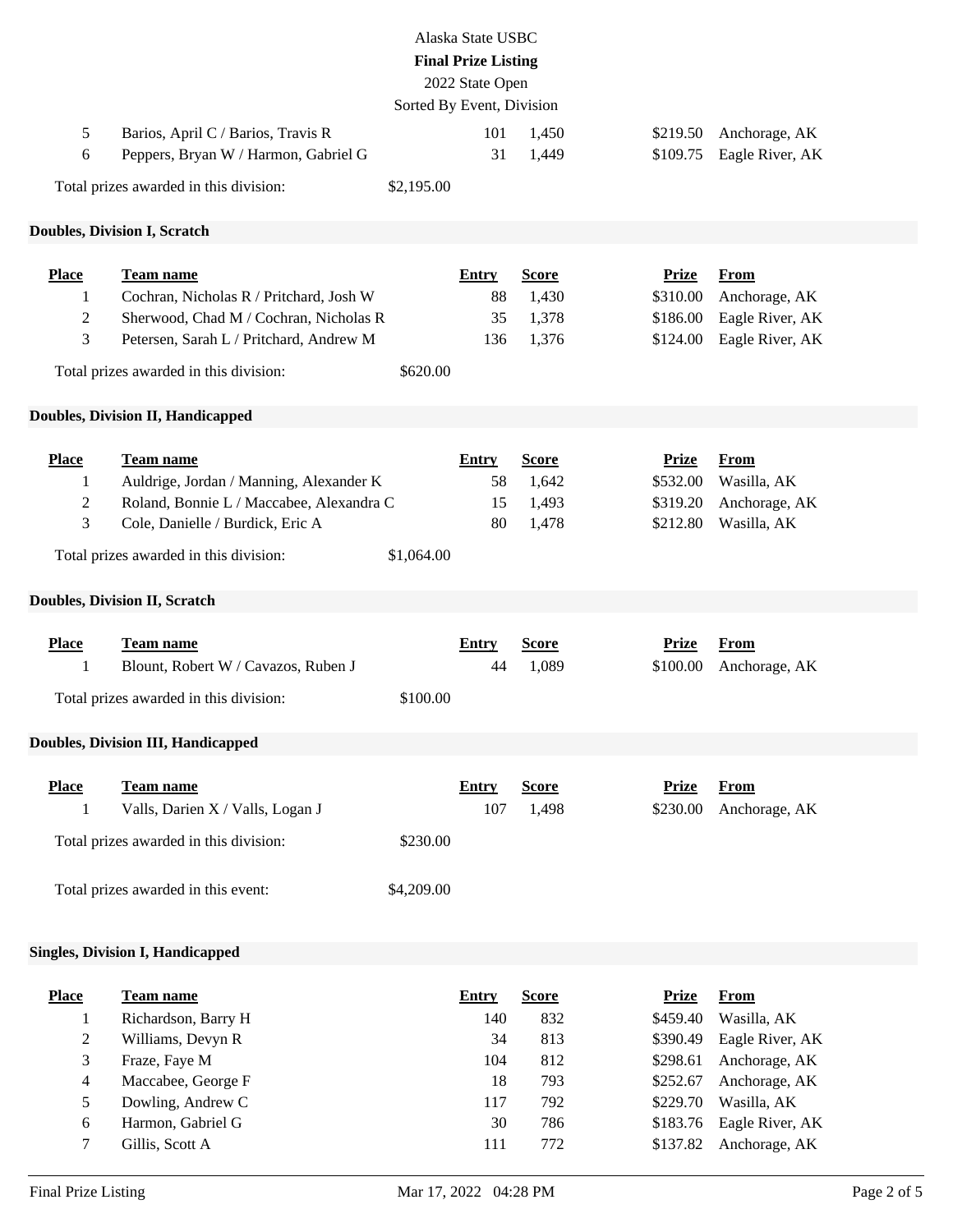|    |                                        | Alaska State USBC          |     |          |               |
|----|----------------------------------------|----------------------------|-----|----------|---------------|
|    |                                        | <b>Final Prize Listing</b> |     |          |               |
|    |                                        | 2022 State Open            |     |          |               |
|    |                                        | Sorted By Event, Division  |     |          |               |
| 8  | Maccabee, Alexandra C                  | 13                         | 770 | \$114.85 | Anchorage, AK |
| 9  | Robarge, John J                        | 9                          | 765 | \$91.88  | Anchorage, AK |
| 10 | Fettes, Daniel J                       | 114                        | 764 | \$68.91  | Wasilla, AK   |
| 11 | Riske, James H                         | 89                         | 759 | \$45.94  | Anchorage, AK |
| 12 | Cochran, Nicholas R                    | 88                         | 755 | \$22.97  | Anchorage, AK |
|    | Total prizes awarded in this division: | \$2,297.00                 |     |          |               |

### **Singles, Division I, Scratch**

| <b>Place</b> | Team name           | <b>Entry</b> | Score | Prize    | From            |
|--------------|---------------------|--------------|-------|----------|-----------------|
|              | Williams, Devyn R   | 34           | 777   | \$192.00 | Eagle River, AK |
|              | Cochran, Nicholas R | 88           | 755   | \$147.20 | Anchorage, AK   |
| 3            | Dowling, Andrew C   | 117          | 741   | \$108.80 | Wasilla, AK     |
| 4            | Riske, James H      | 89           | 732   | \$96.00  | Anchorage, AK   |
| 5            | Fettes, Daniel J    | 114          | 725   | \$64.00  | Wasilla, AK     |
| 6            | Robarge, John J     | 9            | 711   | \$32.00  | Anchorage, AK   |

Total prizes awarded in this division: \$640.00

## **Singles, Division II, Handicapped**

| Place | Team name            | Entry | <b>Score</b> | <b>From</b><br>Prize     |  |
|-------|----------------------|-------|--------------|--------------------------|--|
|       | Richardson, June A   | 59    | 832          | Wasilla, AK<br>\$360.00  |  |
|       | Auldrige, Jordan     | 58    | 791          | Wasilla, AK<br>\$200.00  |  |
|       | Manning, Alexander K | 138   | 785          | \$160.00<br>Wasilla, AK  |  |
| 4     | Valls, Logan J       | 107   | 777          | Anchorage, AK<br>\$80.00 |  |
|       |                      |       |              |                          |  |

Total prizes awarded in this division: \$800.00

#### **Singles, Division II, Scratch**

| <b>Place</b><br>$\mathbf{I}$ | <b>Team name</b><br>Christensen, Kelly M<br>Total prizes awarded in this division:                                                             | \$100.00 | <b>Entry</b><br>51        | <b>Score</b><br>579        | Prize<br>\$100.00                    | <b>From</b><br>Wasilla, AK                  |
|------------------------------|------------------------------------------------------------------------------------------------------------------------------------------------|----------|---------------------------|----------------------------|--------------------------------------|---------------------------------------------|
|                              | <b>Singles, Division III, Handicapped</b>                                                                                                      |          |                           |                            |                                      |                                             |
| <b>Place</b><br>T<br>2       | <u>Team name</u><br>Fitchett, Cameron S<br>Roland, Bonnie L<br>Total prizes awarded in this division:<br><b>Singles, Division III, Scratch</b> | \$366.00 | <b>Entry</b><br>117<br>15 | <b>Score</b><br>768<br>761 | <b>Prize</b><br>\$219.60<br>\$146.40 | <b>From</b><br>Wasilla, AK<br>Anchorage, AK |
| <b>Place</b><br>$\perp$      | Team name<br>Fitchett, Cameron S<br>Total prizes awarded in this division:                                                                     | \$10.00  | Entry<br>117              | <b>Score</b><br>462        | <b>Prize</b><br>\$10.00              | <b>From</b><br>Wasilla, AK                  |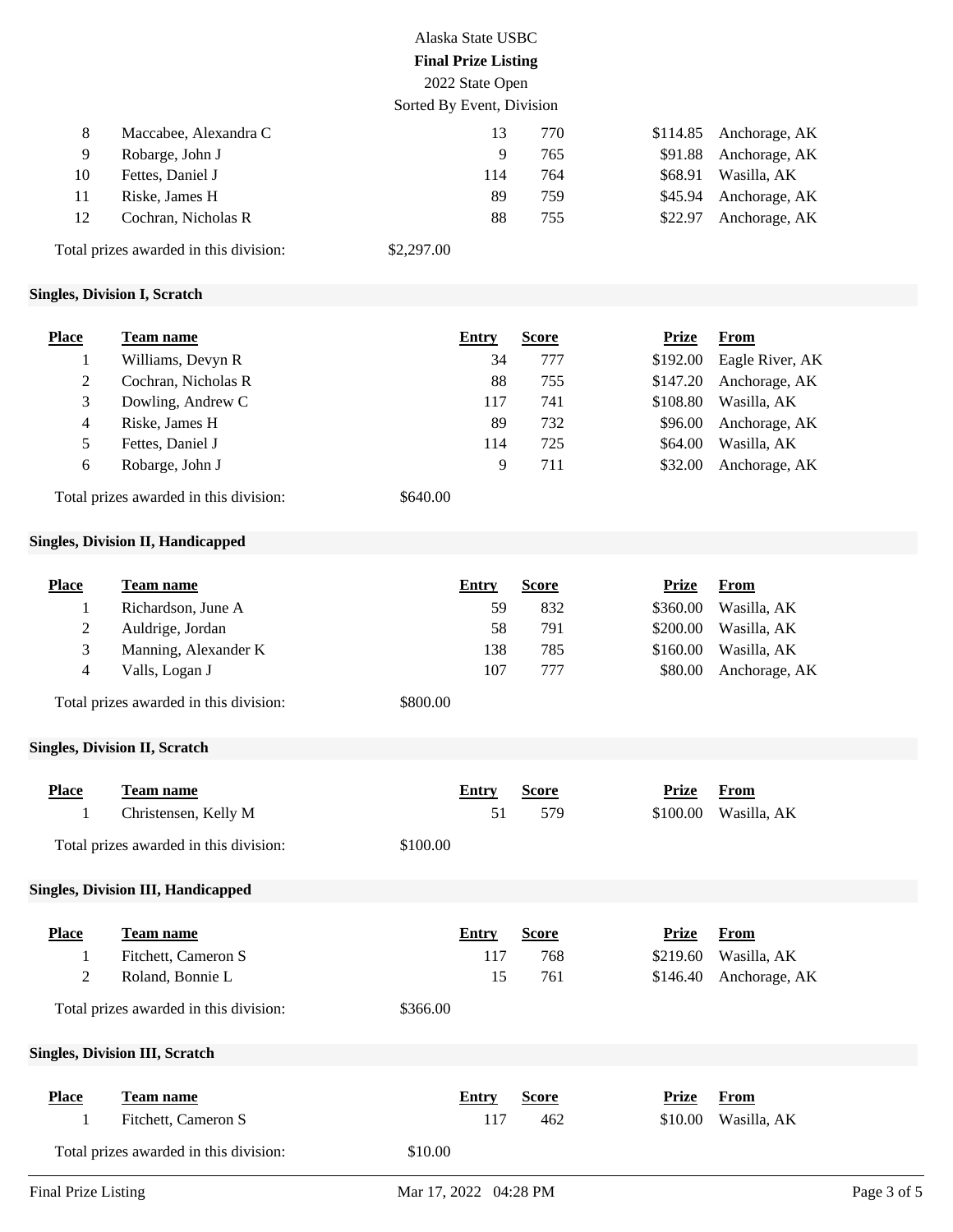## Alaska State USBC **Final Prize Listing** 2022 State Open Sorted By Event, Division

Total prizes awarded in this event: \$4,213.00

### **All Events Handicap, Division I, Handicapped**

| Place          | Team name                              | Entry    | <b>Score</b> | <b>Prize</b> | From            |
|----------------|----------------------------------------|----------|--------------|--------------|-----------------|
|                | Richardson, Barry H                    | 59       | 2,461        | \$172.50     | Wasilla, AK     |
| $\overline{2}$ | Maccabee, Alexandra C                  | 13       | 2,374        | \$144.90     | Anchorage, AK   |
| 3              | Lifson, Jon $R$                        | 66       | 2,282        | \$117.30     | Wasilla, AK     |
| 4              | Williams, Devyn R                      | 34       | 2,273        | \$103.50     | Eagle River, AK |
| 5              | Moore, Marcus A                        | 82       | 2,263        | \$69.00      | Anchorage, AK   |
| 6              | Maccabee, George F                     | 13       | 2,259        | \$48.30      | Anchorage, AK   |
| 7              | Dowling, Andrew C                      | 117      | 2,237        | \$34.50      | Wasilla, AK     |
|                | Total prizes awarded in this division: | \$690.00 |              |              |                 |

#### **All Events Handicap, Division II, Handicapped**

| Place | Team name                              | Entry    | <b>Score</b> | Prize    | From        |
|-------|----------------------------------------|----------|--------------|----------|-------------|
|       | Auldrige, Jordan                       | 58       | 2.458        | \$155.00 | Wasilla, AK |
|       | Manning, Alexander K                   | 58       | 2.361        | \$93.00  | Wasilla, AK |
|       | Richardson, June A                     | 59       | 2.321        | \$62.00  | Wasilla, AK |
|       | Total prizes awarded in this division: | \$310.00 |              |          |             |

#### **All Events Handicap, Division III, Handicapped**

| <b>Place</b> | Team name                              | Entry      | <b>Score</b> | Prize<br>From           |
|--------------|----------------------------------------|------------|--------------|-------------------------|
|              | Fitchett, Cameron S                    | 117        | 2.271        | Wasilla, AK<br>\$130.00 |
|              | Total prizes awarded in this division: | \$130.00   |              |                         |
|              | Total prizes awarded in this event:    | \$1,130.00 |              |                         |

#### **All Events Scratch, Division I, Scratch**

| <b>Place</b>        | Team name                                       | Entry                 | <b>Score</b> | <b>Prize</b> | <b>From</b>     |             |
|---------------------|-------------------------------------------------|-----------------------|--------------|--------------|-----------------|-------------|
|                     | Cochran, Nicholas R                             | 35                    | 2,211        | \$200.00     | Eagle River, AK |             |
| 2                   | Williams, Devyn R                               | 34                    | 2,165        | \$125.00     | Eagle River, AK |             |
| 3                   | Sherwood, Chad M                                | 35                    | 2,161        | \$100.00     | Eagle River, AK |             |
| 4                   | Pritchard, Andrew M                             | 136                   | 2,104        | \$50.00      | Eagle River, AK |             |
| 5                   | Dowling, Andrew C                               | 117                   | 2,084        | \$25.00      | Wasilla, AK     |             |
|                     | Total prizes awarded in this division:          | \$500.00              |              |              |                 |             |
|                     | <b>All Events Scratch, Division II, Scratch</b> |                       |              |              |                 |             |
| <b>Place</b>        | <b>Team name</b>                                | Entry                 | <b>Score</b> | <b>Prize</b> | From            |             |
| Final Prize Listing |                                                 | Mar 17, 2022 04:28 PM |              |              |                 | Page 4 of 5 |